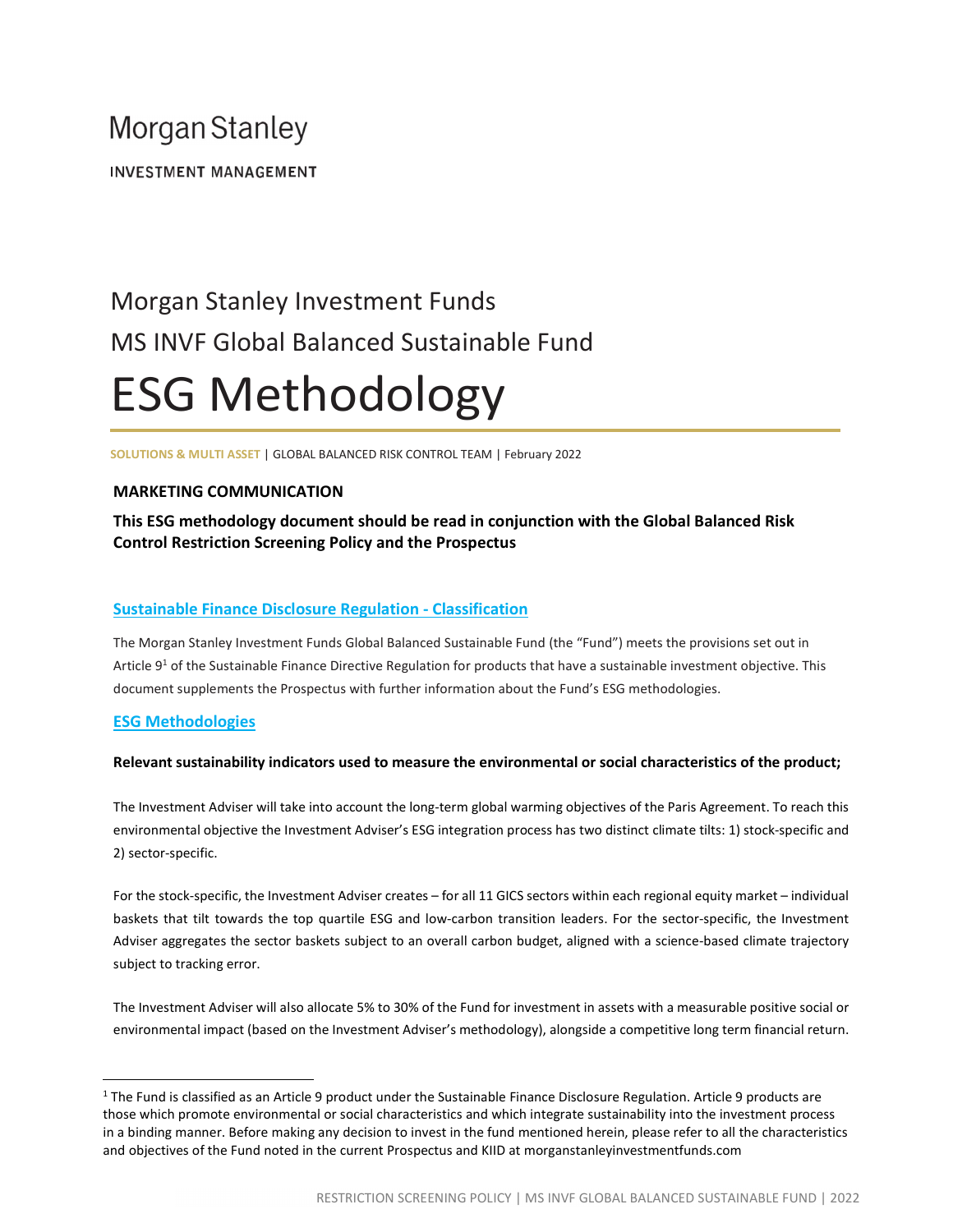These investments can be held directly through equity or Fixed Income Securities, or indirectly through collective investment schemes.

The Investment Adviser has selected sustainability indicators to assess, measure and monitor environmental and social characteristics. The table below specifies the sustainability indicators, the detail of the metric, permitted threshold and data sources:

| No.            | Environmental<br>and Social<br>Characteristic | Sustainability<br>indicator | <b>Metric</b>                                                                                                                                                                                                                                                                                                                                                                                                         | Methodology                                                                                                                                                          | Data<br>sources |
|----------------|-----------------------------------------------|-----------------------------|-----------------------------------------------------------------------------------------------------------------------------------------------------------------------------------------------------------------------------------------------------------------------------------------------------------------------------------------------------------------------------------------------------------------------|----------------------------------------------------------------------------------------------------------------------------------------------------------------------|-----------------|
| 1              | Climate<br>Change                             | Climate<br>Change Score     | Low Carbon Transition Score is a<br>company level score designed to<br>identify potential leaders and laggards<br>by holistically measuring companies'<br>exposure to and management of risks<br>and opportunities related to the low<br>carbon transition. Companies with<br>higher Low Carbon Transition score<br>are more aligned with the Low Carbon<br>Transition compared to the<br>companies with lower scores | Tilt towards the top quartile low-<br>carbon transition leaders within<br>each sector in each region,<br>subject to other considerations<br>and constraints          | <b>MSCI</b>     |
| $\overline{2}$ | Climate<br>Change                             | Carbon<br>emission          | Tilt towards lower carbon intensive<br>sectors within each region using<br>emissions over EVIC, subject to overall<br>carbon budget and tracking error<br>constraint                                                                                                                                                                                                                                                  | Tilt towards lower carbon<br>intensive sectors within each<br>region using emissions over EVIC,<br>subject to overall carbon budget<br>and tracking error constraint | <b>MSCI</b>     |
| 3              | Environmental,<br>Social and<br>Governance    | <b>ESG Ratings</b>          | The ESG Rating is designed to<br>measure a company's resilience to<br>long-term, industry material<br>environmental, social and governance<br>(ESG) risks.                                                                                                                                                                                                                                                            | Tilt towards the top quartile ESG<br>rated companies within each<br>sector in each region, subject to<br>other considerations and<br>constraints                     | <b>MSCI</b>     |

#### **Data**

In undertaking the above analysis and restrictions screening, the Investment Team supplements its own analysis with data from third parties such as MSCI. The Investment Team will bear the costs in relation to the use of third‐party data.

#### RISK CONSIDERATIONS

Past performance is not a guarantee of future performance. The value of the investments and the income from them can go down as well as up and an investor may not get back the amount invested. There can be no assurance that the Fund will achieve its investment objectives.

Investments may be in a variety of currencies and therefore changes in rates of exchange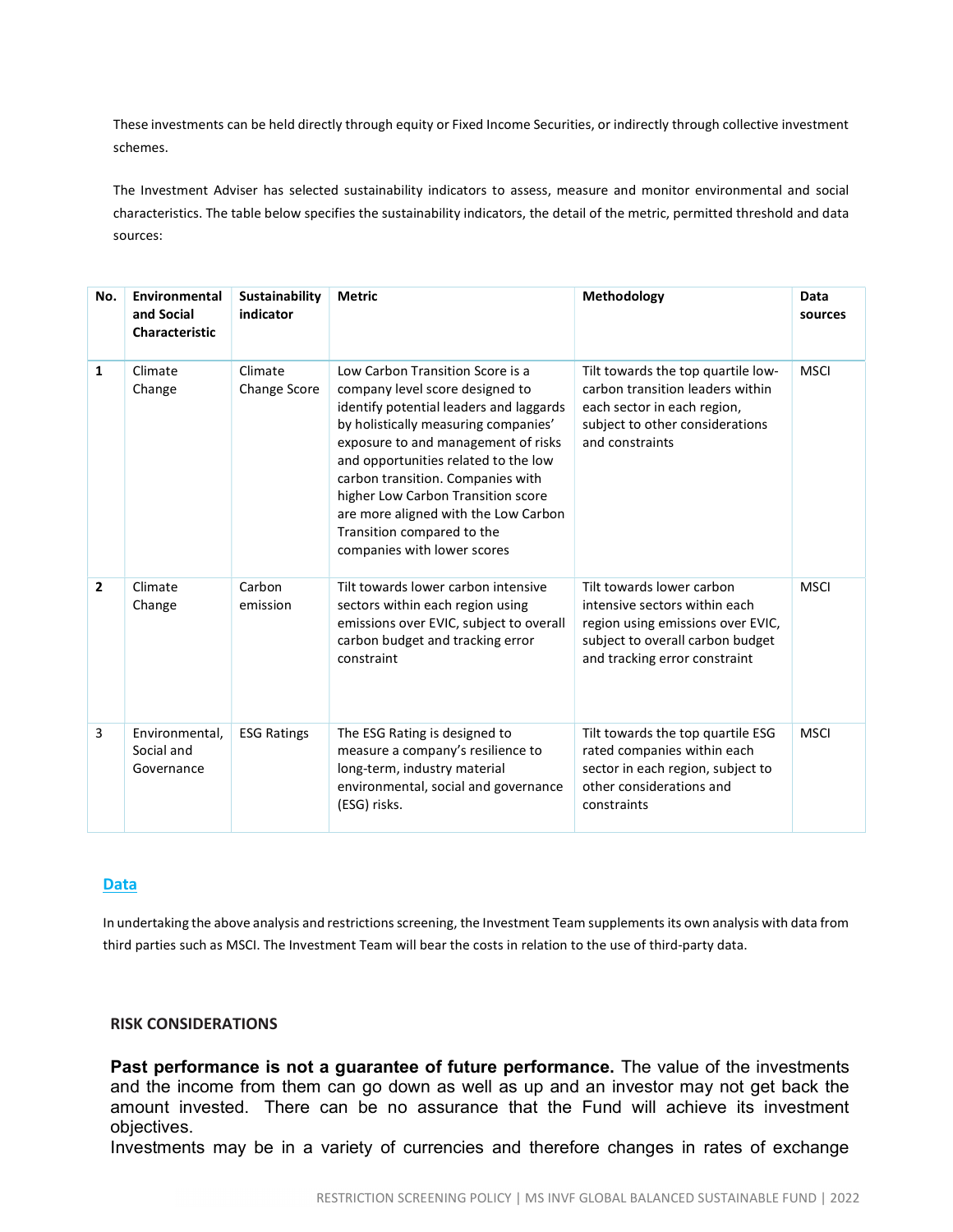between currencies may cause the value of investments to decrease or increase. Furthermore, the value of investments may be adversely affected by fluctuations in exchange rates between the investor's reference currency and the base currency of the investments.

The Asset Allocation strategies provide the Investment Adviser with wide discretion to allocate between different asset classes. From time to time, the Asset Allocation may have significant exposure to a single or limited number of fixed income or equity asset classes. Accordingly, the relative relevance of the risks associated with equity securities, Fixed Income Securities and derivatives will fluctuate over time.

Funds that specialise in a particular region or market sector are more risky than those which hold a very broad spread of investments. Where portfolio concentration is in one sector it is subject to greater risk and volatility than other portfolios that are more diversified and the value of its shares may be more substantially affected by economic events in the real estate industry.

Investments in derivative instruments carry certain inherent risks such as the risk of counter party default and before investing you should ensure you fully understand these risks. Use of leverage may also magnify losses as well as gains to the extent that leverage is employed.

These investments are designed for investors who understand and are willing to accept these risks. Performance may be volatile, and an investor could lose all or a substantial portion of his or her investment.

- The value of bonds are likely to decrease if interest rates rise and vice versa.
- The value of financial derivative instruments are highly sensitive and may result in losses in excess of the amount invested by the Sub-Fund.
- Issuers may not be able to repay their debts, if this happens the value of your investment will decrease. This risk is higher where the fund invests in a bond with a lower credit rating.
- The fund relies on other parties to fulfil certain services, investments or transactions. If these parties become insolvent, it may expose the fund to financial loss.
- There may be an insufficient number of buyers or sellers which may affect the fund's ability to buy or sell securities.
- Commodity investments can change significantly and quickly in value as a large variety of factors affect them.
- There are increased risks of investing in emerging markets as political, legal and operational systems may be less developed than in developed markets.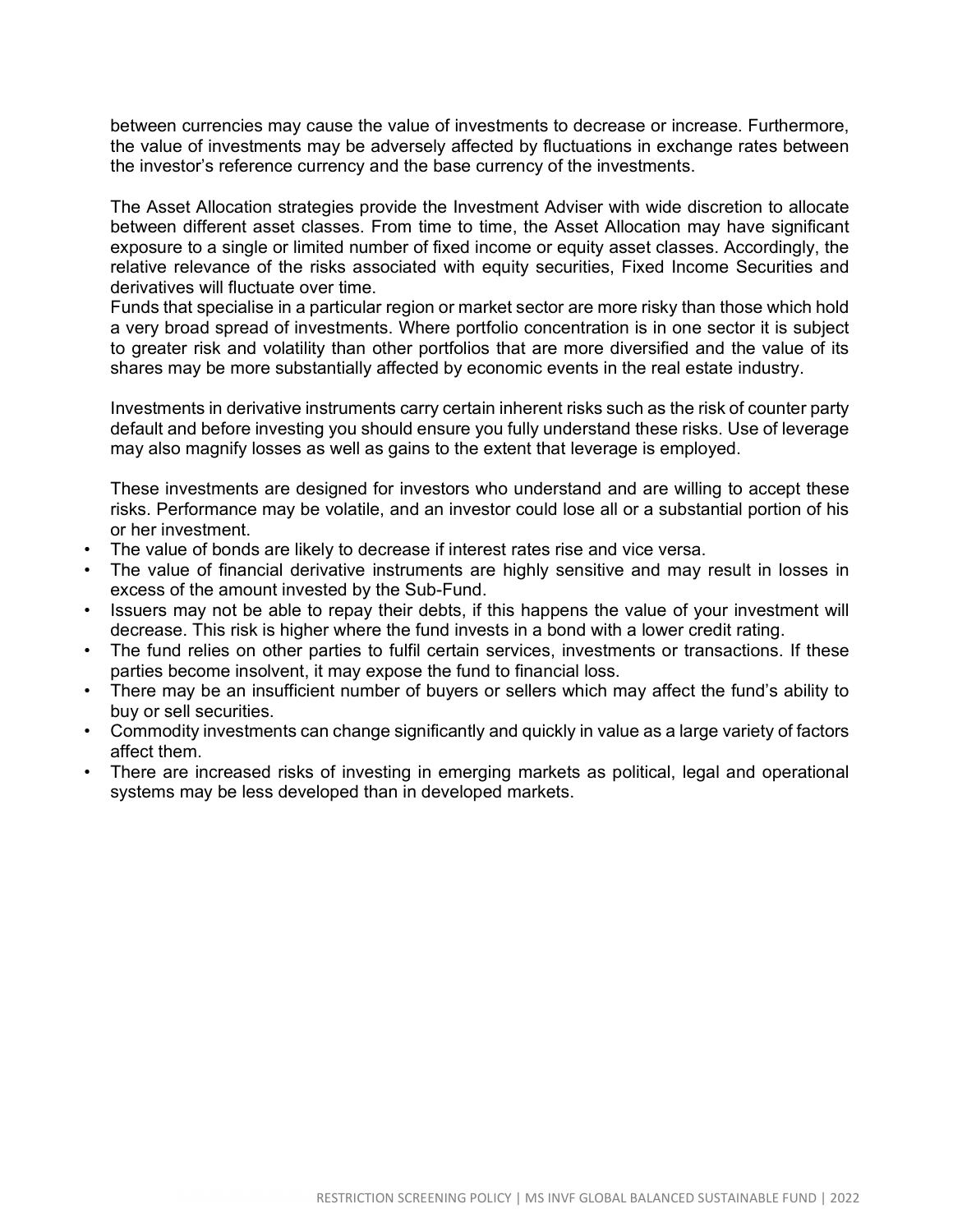This is a marketing communication. Applications for shares in the Fund should not be made without first consulting the current Prospectus and the Key Investor Information Document ("KIID"), which are available in English and in the official language of your local jurisdiction at morganstanleyinvestmentfunds.com or free of charge from the Registered Office of Morgan Stanley Investment Funds, European Bank and Business Centre, 6B route de Trèves, L-2633 Senningerberg, R.C.S. Luxemburg B 29 192. A summary of investor rights is available in English at the same website.

If the management company of the relevant Fund decides to terminate its arrangement for marketing that Fund in any EEA country where it is registered for sale, it will do so in accordance with the relevant UCITS rules.

#### **DISTRIBUTION**

This communication is only intended for and will only be distributed to persons resident in jurisdictions where such distribution or availability would not be contrary to local laws or regulations.

Ireland: MSIM Fund Management (Ireland) Limited. Registered Office: The Observatory, 7-11 Sir John Rogerson's Quay, Dublin 2, D02 VC42, Ireland. Registered in Ireland as a private company limited by shares under company number 616661. MSIM Fund Management (Ireland) Limited is regulated by the Central Bank of Ireland. United Kingdom: Morgan Stanley Investment Management Limited is authorised and regulated by the Financial Conduct Authority. Registered in England. Registered No. 1981121. Registered Office: 25 Cabot Square, Canary Wharf, London E14 4QA, authorised and regulated by the Financial Conduct Authority. Dubai: Morgan Stanley Investment Management Limited (Representative Office, Unit Precinct 3-7th Floor-Unit 701 and 702, Level 7, Gate Precinct Building 3, Dubai International Financial Centre, Dubai, 506501, United Arab Emirates. Telephone: +97 (0)14 709 7158). Germany: MSIM Fund Management (Ireland) Limited Niederlassung Deutschland, Grosse Gallusstrasse 18, 60312 Frankfurt am Main, Germany (Gattung: Zweigniederlassung (FDI) gem. § 53b KWG). Italy: MSIM Fund Management (Ireland)Limited, Milan Branch (Sede Secondaria di Milano) is a branch of MSIM Fund Management (Ireland) Limited, a company registered in Ireland, regulated by the Central Bank of Ireland and whose registered office is at The Observatory, 7-11 Sir John Rogerson's Quay, Dublin 2, D02 VC42, Ireland. MSIM Fund Management (Ireland) Limited Milan Branch (Sede Secondaria di Milano) with seat in Palazzo Serbelloni Corso Venezia, 16 20121 Milano, Italy, is registered in Italy with company number and VAT number 11488280964. The Netherlands: MSIM Fund Management (Ireland) Limited, Rembrandt Tower, 11th Floor Amstelplein 1 1096HA, Netherlands. Telephone: 31 2-0462-1300. Morgan Stanley Investment Management is a branch office of MSIM Fund Management (Ireland) Limited. MSIM Fund Management (Ireland) Limited is regulated by the Central Bank of Ireland. France: MSIM Fund Management (Ireland) Limited, Paris Branch is a branch of MSIM Fund Management (Ireland) Limited, a company registered in Ireland, regulated by the Central Bank of Ireland and whose registered office is at The Observatory, 7-11 Sir John Rogerson's Quay, Dublin 2, D02 VC42, Ireland. MSIM Fund Management (Ireland) Limited Paris Branch with seat at 61 rue de Monceau 75008 Paris, France, is registered in France with company number 890 071 863 RCS. Spain: MSIM Fund Management (Ireland) Limited, Sucursal en España is a branch of MSIM Fund Management (Ireland) Limited, a company registered in Ireland, regulated by the Central Bank of Ireland and whose registered office is at The Observatory, 7-11 Sir John Rogerson's Quay, Dublin 2, D02 VC42, Ireland. MSIM Fund Management (Ireland) Limited, Sucursal en España with seat in Calle Serrano 55, 28006, Madrid, Spain, is registered in Spain with tax identification number W0058820B. Switzerland: Morgan Stanley & Co. International plc, London, Zurich Branch Authorised and regulated by the Eidgenössische Finanzmarktaufsicht ("FINMA"). Registered with the Register of Commerce Zurich CHE-115.415.770. Registered Office: Beethovenstrasse 33, 8002 Zurich, Switzerland, Telephone +41 (0) 44 588 1000. Facsimile Fax: +41(0) 44 588 1074.

Hong Kong: This document has been issued by Morgan Stanley Asia Limited for use in Hong Kong and shall only be made available to "professional investors" as defined under the Securities and Futures Ordinance of Hong Kong (Cap 571). The contents of this document have not been reviewed nor approved by any regulatory authority including the Securities and Futures Commission in Hong Kong. Accordingly, save where an exemption is available under the relevant law, this document shall not be issued, circulated, distributed, directed at, or made available to, the public in Hong Kong. Singapore: This document should not be considered to be the subject of an invitation for subscription or purchase, whether directly or indirectly, to the public or any member of the public in Singapore other than (i) to an institutional investor under section 304 of the Securities and Futures Act, Chapter 289 of Singapore ("SFA"); or (ii) otherwise pursuant to, and in accordance with the conditions of, any other applicable provision of the SFA. In particular, for investment funds that are not authorized or recognized by the MAS, units in such funds are not allowed to be offered to the retail public; any written material issued to persons as aforementioned in connection with an offer is not a prospectus as defined in the SFA and, accordingly, statutory liability under the SFA in relation to the content of prospectuses does not apply, and investors should consider carefully whether the investment is suitable for them.

Australia: This publication is disseminated in Australia by Morgan Stanley Investment Management (Australia) Pty Limited ACN: 122040037, AFSL No. 314182, which accepts responsibility for its contents. This publication, and any access to it, is intended only for "wholesale clients" within the meaning of the Australian Corporations Act.

#### LatAm

BRAZIL. This document does not constitute a public offering of securities for the purposes of the applicable Brazilian regulations and has therefore not been and will not be registered with the Brazilian Securities Commission (Comissão de Valores Mobiliários) or any other government authority in Brazil. All information contained herein is confidential and is for the exclusive use and review of the intended addressee of this document, and may not be passed on to any third party.

CHILE. Neither the Fund nor the interests in the Fund are registered in the Registry of Offshore Securities (el Registro de Valores Extranjeros) or subject to the supervision of the Commission for the Financial Market (la Comisión para el Mercado Financiero). This document and other offering materials relating to the offer of the interests in the Fund do not constitute a public offer of, or an invitation to subscribe for or purchase, the Fund interests in the Republic of Chile, other than to individually identified purchasers pursuant to a private offering within the meaning of Article 4 of the Chilean Securities Act (la Ley del Mercado de Valores) (an offer that is not "addressed to the public at large or to a certain sector or specific group of the public").

COLOMBIA. This document does not constitute an invitation to invest or a public offer in the Republic of Colombia and is not governed by Colombian law. The interests in the Fund have not been and will not be registered with the National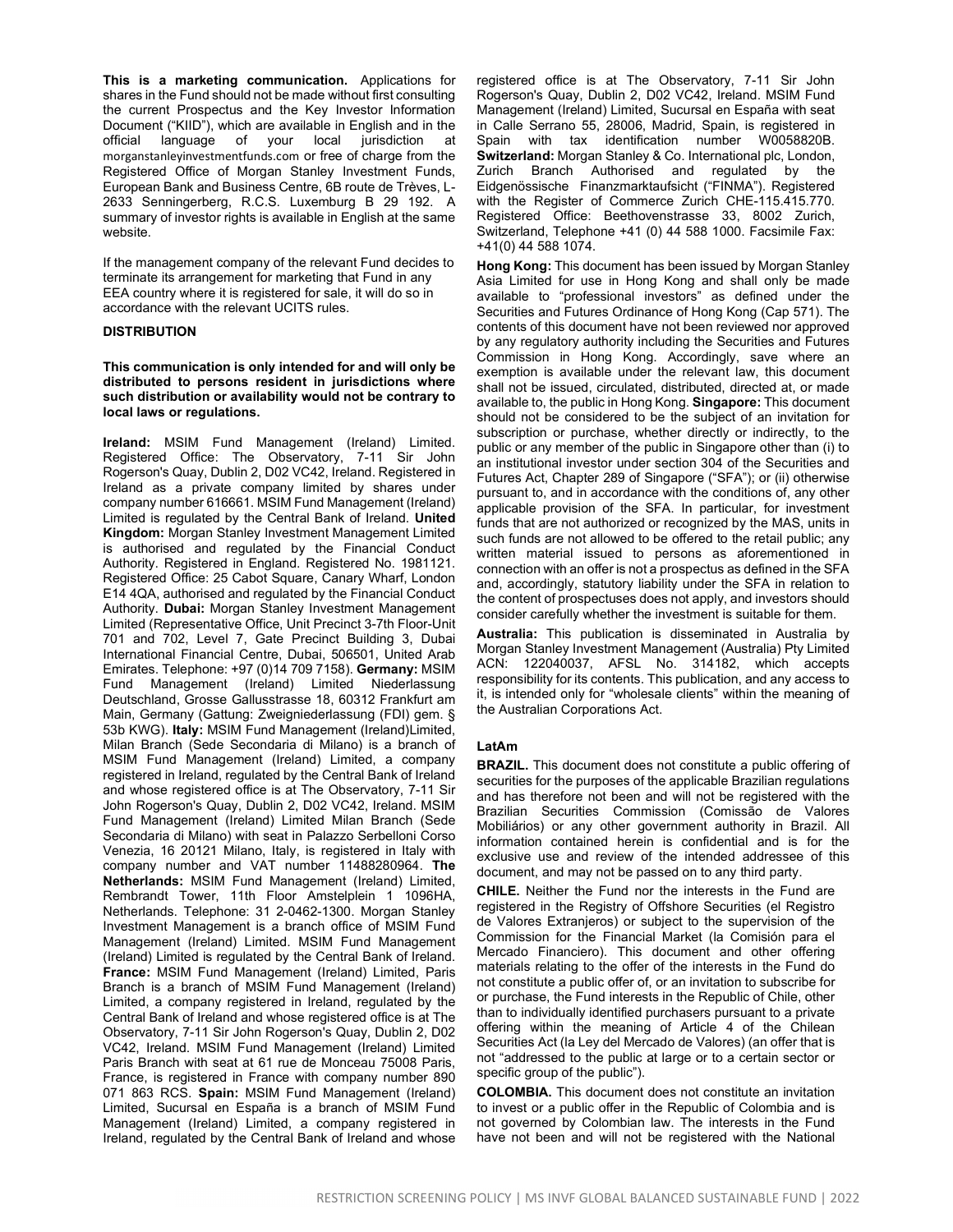Register of Securities and Issuers (el Registro Nacional de Valores y Emisores) maintained by the Financial Supervisory Authority of Colombia (la Superintendencia Financiera de Colombia) and will not be listed on the Colombian Stock Exchange (la Bolsa de Valores de Colombia). The interests in the Fund are being offered under circumstances which do not constitute a public offering of securities under applicable Colombian securities laws and regulations. The offer of the interests in the Fund is addressed to fewer than one hundred specifically identified investors. Accordingly, the interests in the Fund may not be marketed, offered, sold or negotiated in Colombia, except under circumstances which do not constitute a public offering of securities under applicable Colombian securities laws and regulations. This document is provided at the request of the addressee for information purposes only and does not constitute a solicitation. The interests in the Fund may not be promoted or marketed in Colombia or to Colombian residents unless such promotion and marketing is carried out in compliance with Decree 2555 of 2010 and other applicable rules and regulations related to the promotion of foreign financial and securities related products or services in Colombia.

Colombian eligible investors acknowledge that the interests in the Fund (i) are not financial products, (ii) are transferable only in accordance with the terms of the Fund's constitutional documents and (iii) do not offer any principal protection.

Colombian eligible investors acknowledge Colombian laws and regulations (in particular, foreign exchange, securities and tax regulations) applicable to any transaction or investment consummated in connection with an investment in the Fund, and represent that they are the sole liable party for full compliance with any such laws and regulations. In addition, Colombian investors acknowledge and agree that the Fund will not have any responsibility, liability or obligation in connection with any consent, approval, filing, proceeding, authorization or permission required by the investor or any actions taken or to be taken by the investor in connection with the offer, sale or delivery of the interests in the Fund under Colombian law.

MEXICO. Any prospective purchaser of the interests in the Fund must be either an institutional investor (inversionista institucional) or a qualified investor (inversionista calificado) within the meaning of the Mexican Securities Market Law (Ley del Mercado de Valores) (the "Securities Market Law") and other applicable Mexican laws in effect.

The interests in the Fund have not and will not be registered in the National Registry of Securities (Registro Nacional de Valores) maintained by the Mexican Banking and Securities Commission (Comisión Nacional Bancaria y de Valores). The interests in the Fund may not be offered or sold in the United Mexican States by any means except in circumstances which constitute a private offering pursuant to Article 8 of the Securities Market Law and its regulations. No Mexican regulatory authority has approved or disapproved the interests in the Fund or passed on the solvency of the Fund. All applicable provisions of the Securities Market Law must be complied with in respect of any sale, offer or distribution of, or intermediation in respect of, the Fund interests in, from or otherwise involving Mexico, and any resale of the interests in the Fund within Mexican territory must be made in a manner that will constitute a private offering pursuant to Article 8 of the Securities Market Law and its regulations.

PERU. The interests in the Fund have not been and will not be registered in Peru under Decreto Legislativo 862: Ley de Fondos de Inversión y sus Sociedades Administradoras or under Decreto Legislativo 861: Ley del Mercado de Valores (the "Securities Market Law"), and are being offered to institutional investors only (as defined in article 8 of the Securities Market Law) pursuant to a private placement, according to article 5 of the Securities Market Law. The interests in the Fund have not been registered in the securities market public registry (Registro Público del Mercado de Valores) maintained by, and the offering of the Fund interests in Peru is not subject to the supervision of, the Superintendencia del Mercado de Valores. Any transfers of the Fund interests shall be subject to the limitations contained in the Securities Market Law and the regulations issued thereunder.

URUGUAY. The offering of the Interests qualifies as a private placement pursuant to section 2 of Uruguayan law 18,627. The Interests will not be offered or sold to the public (Individuals or Companies) in Uruguay, except in circumstances which do not constitute a public offering or distribution through a recognized Exchange under Uruguayan laws and regulations,. Neither the Fund nor the Interests are or will be registered with la Superintendencia de Servicios Financieros del Banco Central del Uruguay. The Fund corresponds to an investment fund that is not an investment fund regulated by Uruguayan law 16,774 dated September 27, 1996, as amended.

#### DISCLOSURES

#### FOR PROFESSIONAL CLIENTS USE ONLY

The views and opinions are those of the author as of the date of publication and are subject to change at any time due to market or economic conditions and may not necessarily come to pass. Furthermore, the views will not be updated or otherwise revised to reflect information that subsequently becomes available or circumstances existing, or changes occurring, after the date of publication. The views expressed do not reflect the opinions of all portfolio managers at Morgan Stanley Investment Management (MSIM) or the views of the firm as a whole, and may not be reflected in all the strategies and products that the Firm offers.

Forecasts and/or estimates provided herein are subject to change and may not actually come to pass. Information regarding expected market returns and market outlooks is based on the research, analysis and opinions of the authors. These conclusions are speculative in nature, may not come to pass and are not intended to predict the future performance of any specific Morgan Stanley Investment Management product.

Except as otherwise indicated, the views and opinions expressed herein are those of the portfolio management team, are based on matters as they exist as of the date of preparation and not as of any future date, and will not be updated or otherwise revised to reflect information that subsequently becomes available or circumstances existing, or changes occurring, after the date hereof.

Certain information herein is based on data obtained from third party sources believed to be reliable. However, we have not verified this information, and we make no representations whatsoever as to its accuracy or completeness.

The information herein is a general communications which is not impartial and has been prepared solely for information and educational purposes and does not constitute an offer or a recommendation to buy or sell any particular security or to adopt any specific investment strategy.

The material contained herein has not been based on a consideration of any individual client circumstances and is not investment advice, nor should it be construed in any way as tax, accounting, legal or regulatory advice. To that end, investors should seek independent legal and financial advice, including advice as to tax consequences, before making any investment decision.

Past performance is no guarantee of future results. Charts and graphs provided herein are for illustrative purposes only.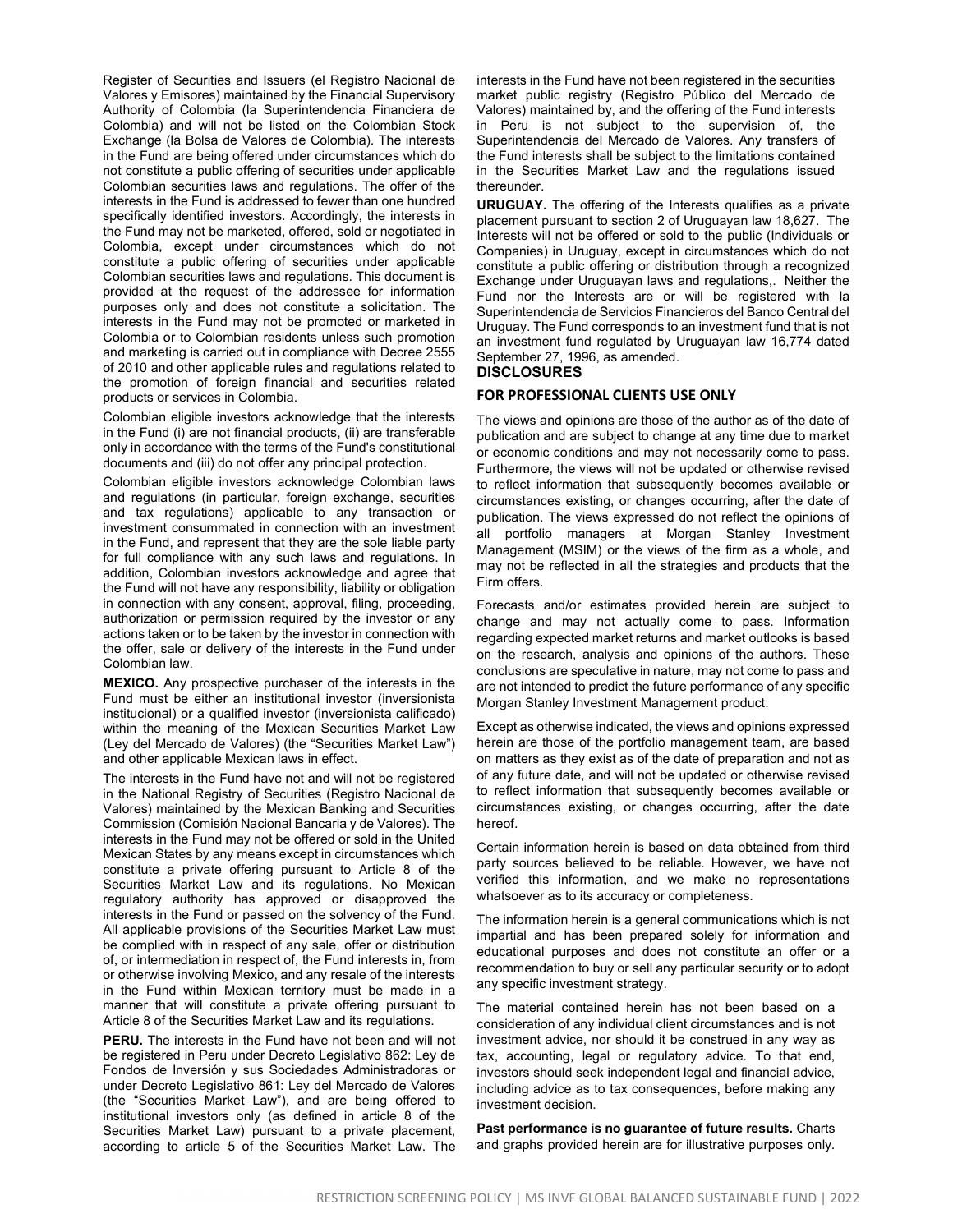This communication is not a product of Morgan Stanley's Research Department and should not be regarded as a research recommendation. The information contained herein has not been prepared in accordance with legal requirements designed to promote the independence of investment research and is not subject to any prohibition on dealing ahead of the dissemination of investment research.

#### This commentary is only intended for, and will be only distributed to, persons resident in jurisdictions where distribution or availability would not be contrary to local laws or regulations.

There is no guarantee that any investment strategy will work under all market conditions, and each investor should evaluate their ability to invest for the long-term, especially during periods of downturn in the market. Prior to investing, investors should carefully review the product's relevant offering document. There are important differences in how the strategy is carried out in each of the investment vehicles.

#### IMPORTANT INFORMATION

EMEA: This marketing communication has been issued by MSIM Fund Management (Ireland) Limited. MSIM Fund Management (Ireland) Limited is regulated by the Central Bank of Ireland. MSIM Fund Management (Ireland) Limited is incorporated in Ireland as a private company limited by shares with company registration number 616661 and has its registered address at The Observatory, 7-11 Sir John Rogerson's Quay, Dublin 2, D02 VC42, Ireland.

This document contains information relating to the sub-fund ("Fund") of Morgan Stanley Investment Funds, a Luxembourg domiciled Société d'Investissement à Capital Variable. Morgan Stanley Investment Funds (the "Company") is registered in the Grand Duchy of Luxembourg as an undertaking for collective investment pursuant to Part 1 of the Law of 17th December 2010, as amended. The Company is an Undertaking for Collective Investment in Transferable Securities ("UCITS").

Applications for shares in the Fund should not be made without also consulting the Annual Report and Semi-Annual Report ("Offering Documents"), or other documents available in your local jurisdiction and available free of charge from the Registered Office: European Bank and Business Centre, 6B route de Trèves, L-2633 Senningerberg, R.C.S. Luxemburg B 29 192. In addition, all Italian investors should refer to the 'Extended Application Form', and all Hong Kong investors should refer to the 'Additional Information for Hong Kong Investors' section, outlined within the Prospectus. Copies of the Prospectus, KIID, the Articles of Incorporation and the annual and semi-annual reports, in German, and further information can be obtained free of charge from the representative in Switzerland. The representative in Switzerland is Carnegie Fund Services S.A., 11, rue du Général- Dufour, 1204 Geneva. The paying agent in Switzerland is Banque Cantonale de Genève, 17, quai de l'Ile, 1204 Geneva. The document has been prepared solely for informational purposes and does not constitute an offer or a recommendation to buy or sell any particular security or to adopt any specific investment strategy.

Any index referred to herein is the intellectual property (including registered trademarks) of the applicable licensor. Any product based on an index is in no way sponsored, endorsed,

sold or promoted by the applicable licensor and it shall not have any liability with respect thereto. The Fund is actively managed, and the management of the fund is not constrained by or compared to a benchmark. Therefore, the management of the Fund is not constrained by the composition of the Benchmark.

All investments involve risks, including the possible loss of principal. The material contained herein has not been based on a consideration of any individual client circumstances and is not investment advice, nor should it be construed in any way as tax, accounting, legal or regulatory advice. To that end, investors should seek independent legal and financial advice, including advice as to tax consequences, before making any investment decision.

The use of leverage increases risks, such that a relatively small movement in the value of an investment may result in a disproportionately large movement, unfavourable as well as favourable, in the value of that investment and, in turn, the value of the Fund.

Investment in the Fund concerns the acquisition of units or shares in a fund, and not in a given underlying asset such as building or shares of a company, as these are only the underlying assets owned.

The information contained in this communication is not a research recommendation or 'investment research' and is classified as a 'Marketing Communication' in accordance with the applicable European regulation or Swiss regulation. This means that this marketing communication (a) has not been prepared in accordance with legal requirements designed to promote the independence of investment research (b) is not subject to any prohibition on dealing ahead of the dissemination of investment research.

MSIM has not authorised financial intermediaries to use and to distribute this document, unless such use and distribution is made in accordance with applicable law and regulation. MSIM shall not be liable for, and accepts no liability for, the use or misuse of this document by any such financial intermediary. If you are a distributor of the Morgan Stanley Investment Funds, some or all of the funds or shares in individual funds may be available for distribution. Please refer to your sub distribution agreement for these details before forwarding fund information to your clients.

The whole or any part of this work may not be directly or indirectly reproduced, copied, modified, used to create a derivative work, performed, displayed, published, posted, licensed, framed, distributed, or transmitted or any of its contents disclosed to third parties without MSIM's express written consent.

All information contained herein is proprietary and is protected under copyright law.

This document may be translated into other languages. Where such a translation is made this English version remains definitive. If there are any discrepancies between the English version and any version of this document in another language, the English version shall prevail.

© Morgan Stanley 2022. All rights reserved.